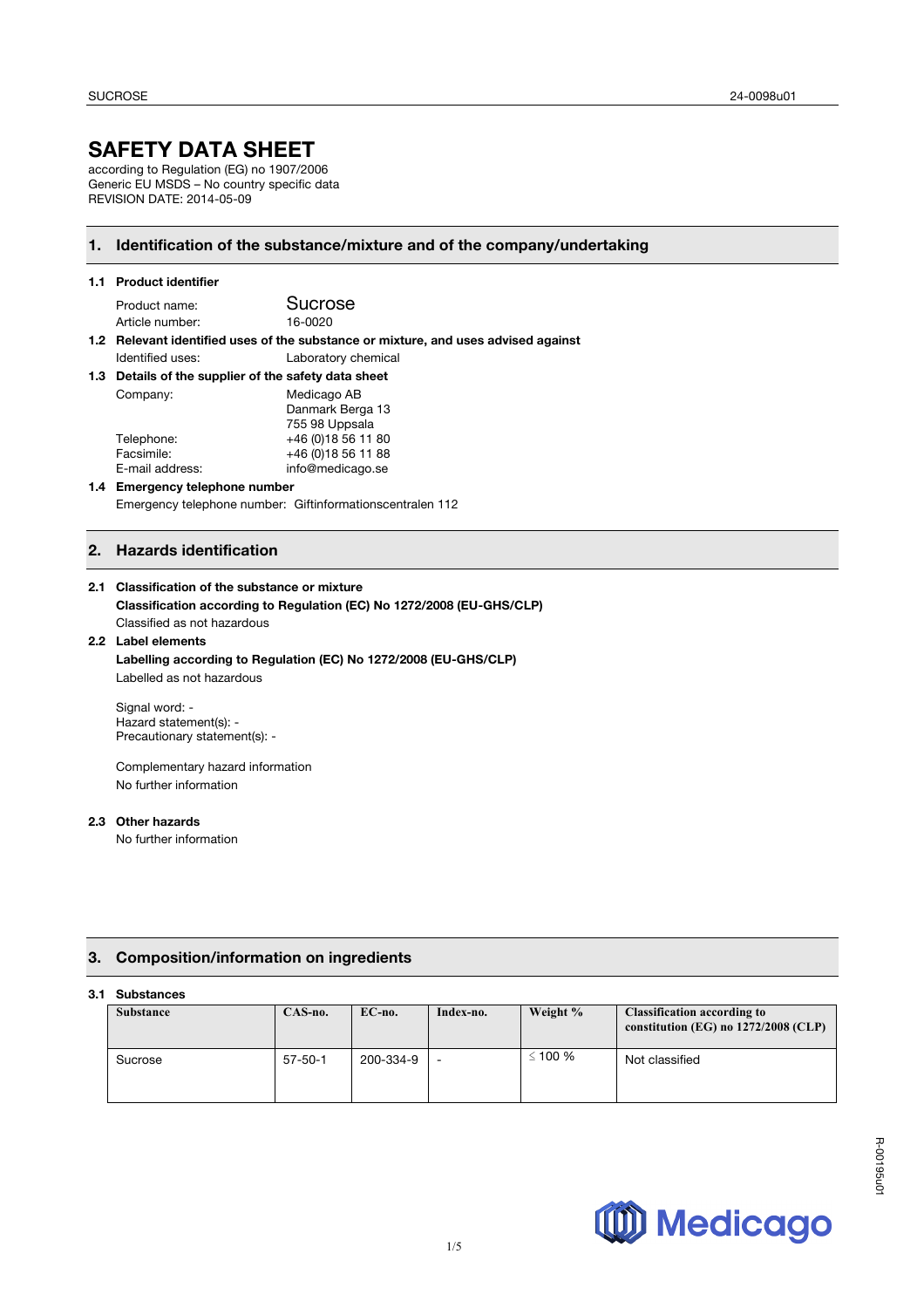# **4. First aid measures**

| 4.1 Description of first aid measures                                          |                                                                                                                       |  |  |
|--------------------------------------------------------------------------------|-----------------------------------------------------------------------------------------------------------------------|--|--|
| If swallowed                                                                   | If conscious, rinse mouth with water; get medical attention if symptoms develop                                       |  |  |
|                                                                                | If not conscious, do not give anything by mouth; get medical attention                                                |  |  |
| If inhaled                                                                     | Move person to fresh air; get medical attention if symptoms develop, if not breathing, give artificial<br>respiration |  |  |
| In case of skin contact                                                        | Wash off with soap and water; get medical attention if irritation develops                                            |  |  |
| In case of eye contact                                                         | Wash eyes with clean water for at least 15 min; get medical attention if irritation develops                          |  |  |
| General advice                                                                 | Show this data sheet to the doctor in attendance                                                                      |  |  |
|                                                                                | 4.2 Most important symptoms and effects, both acute and delayed                                                       |  |  |
| No data available                                                              |                                                                                                                       |  |  |
| 4.3 Indication of any immediate medical attention and special treatment needed |                                                                                                                       |  |  |
|                                                                                |                                                                                                                       |  |  |

No data available

### **5. Firefighting measures**

#### **5.1 Extinguishing media**

Suitable extinguishing media: Use dry chemical powder: for large fire use water spray, fog or alcohol-resistant foam

- **5.2 Special hazards arising from the substance or mixture**  No data available
- **5.3 Advice for fire fighters**

Wear self-contained breathing apparatus for firefighting if necessary

**5.4 Further information** No further information

#### **6. Accidental release measures**

- **6.1 Personal precautions, protective equipment and emergency procedures** Avoid dust formation; avoid breathing dust; use dust respirator if necessary; wear lab coat, proper gloves, safety goggles and boots
- **6.2 Environmental precautions**  Do not let product enter drains
- **6.3 Methods and material for containment and cleaning up**  Sweep up and shovel into a suitable and closed container for disposal
- **6.4 Reference to other sections**  For disposal: See section 13

# **7. Handling and storage**

#### **7.1 Precautions for safe handling**

Avoid dust formation; assure adequate ventilation where dust is formed; minimize contact with the skin and eyes; wash hands before and after use

- **7.2 Conditions for safe storage, including any incompatibilities**  Store in a tightly closed container in a dry, cool and well-ventilated place
- **7.3 Specific end use(s)**  No data available

#### **8. Exposure controls/personal protection**

#### **8.1 Control parameters**

No data available

**8.2 Exposure controls** 

#### **Appropriate engineering controls**

Use process enclosures, local exhaust ventilation, or other engineering controls to keep airborne levels below recommended exposure limits; if user operations generate dust, fume, or mist, use ventilation to keep exposure to airborne contaminants below the exposure limit

(Continued on page 3)

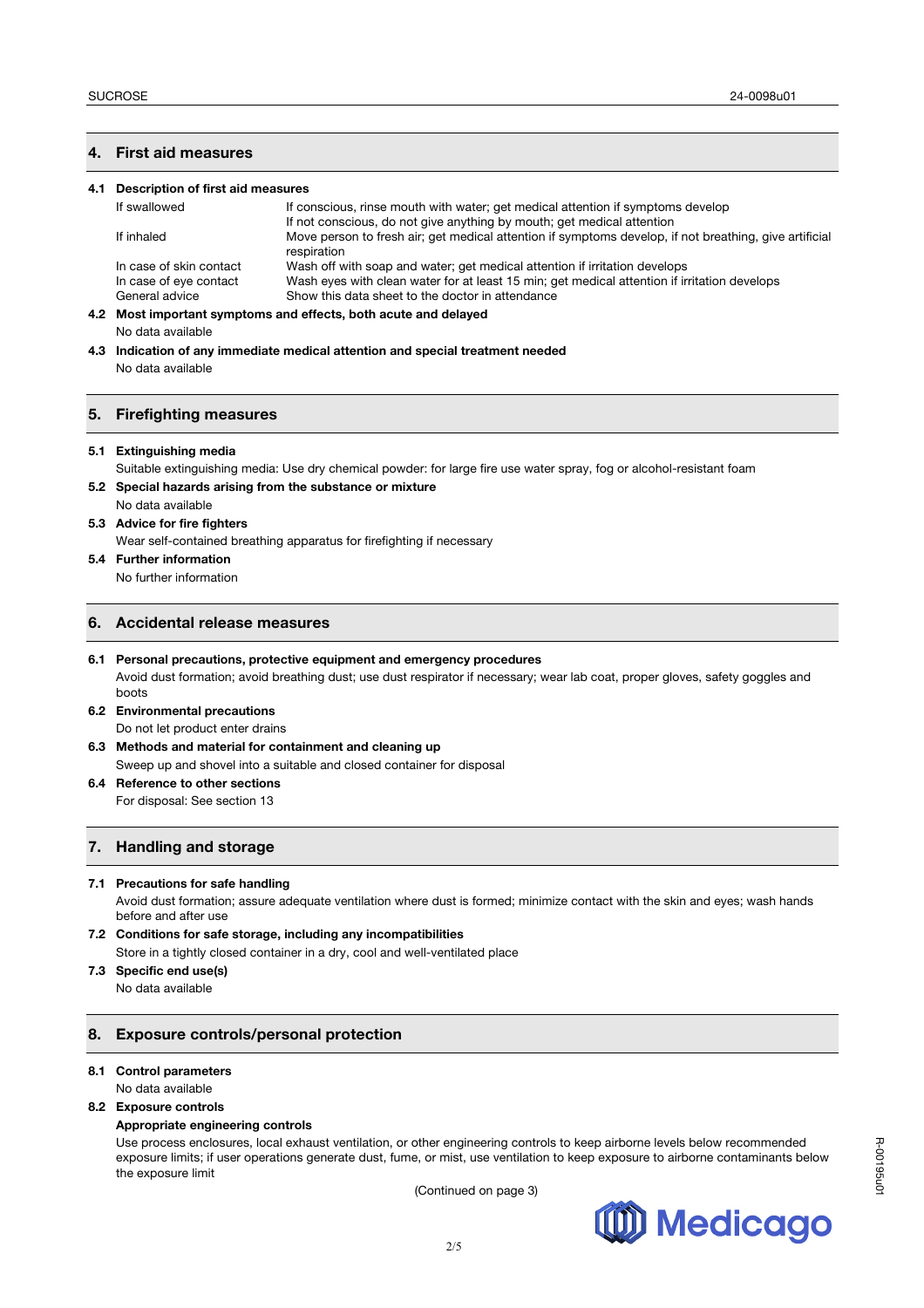#### **Personal protective equipment**

**Eye/face protection:** Wear safety goggles **Skin protection:** Wear proper gloves; gloves must be inspected prior to use **Body Protection:** Wear lab coat or other impervious clothes **Respiratory protection:** Use dust respirator if necessary

#### **9. Physical and chemical properties**

# **9.1 Information on basic physical and chemical properties**

Appearance white, crystalline Odour data available contract to the contract of the contract of the contract of the contract of the contract of the contract of the contract of the contract of the contract of the contract of the contract of the contract Odour threshold and available no data available no data available pH  $5.5 - 7.5$  at 20 $^{\circ}$  C Melting point/ freezing point method is a melting point: 185-187°C Initial boiling point and boiling range no data available Flash point no data available no data available Evaporation rate no data available no data available Flammability (Solid, gas)<br>
Upper/lower flammability or explosive limits<br>
no data available Upper/lower flammability or explosive limits Vapour pressure no data available no data available Vapour density and the state of the state of the state of the state of the state of the value of the value of the value of the value of the value of the value of the value of the value of the value of the value of the valu Relative density **1.587 g/cm<sup>3</sup> at 20°** C Water solubility 342 g/l at 20°C Partition coefficient: n-octanol/ water no data available Auto-ignition temperature no data available Decomposition temperature no data available no data available Viscosity **Niscosity** no data available Explosive properties no data available Oxidizing properties no data available

#### **9.2 Other information**  No further information

# **10. Stability and Reactivity**

#### **10.1 Reactivity**

| No data available                           |
|---------------------------------------------|
| <b>10.2 Chemical stability</b>              |
| Stable under recommended storage conditions |
| 10.3 Possibility of hazardous reactions     |
| No data available                           |
| 10.4 Conditions to avoid                    |
| No data available                           |
| 10.5 Incompatible materials                 |
| Strong oxidizing agents                     |
| 10.6 Hazardous decomposition products       |
| No data available                           |

# **11. Toxicological information**

# **11.1 Information on toxicological effects**

**11.1.1 Substances Acute toxicity** No data available **Skin corrosion/irritation** No data available **Serious eye damage/ eye irritation** No data available **Respiratory or skin sensitization** No data available

(Continued on page 4)



R-00195u01

R-00195u0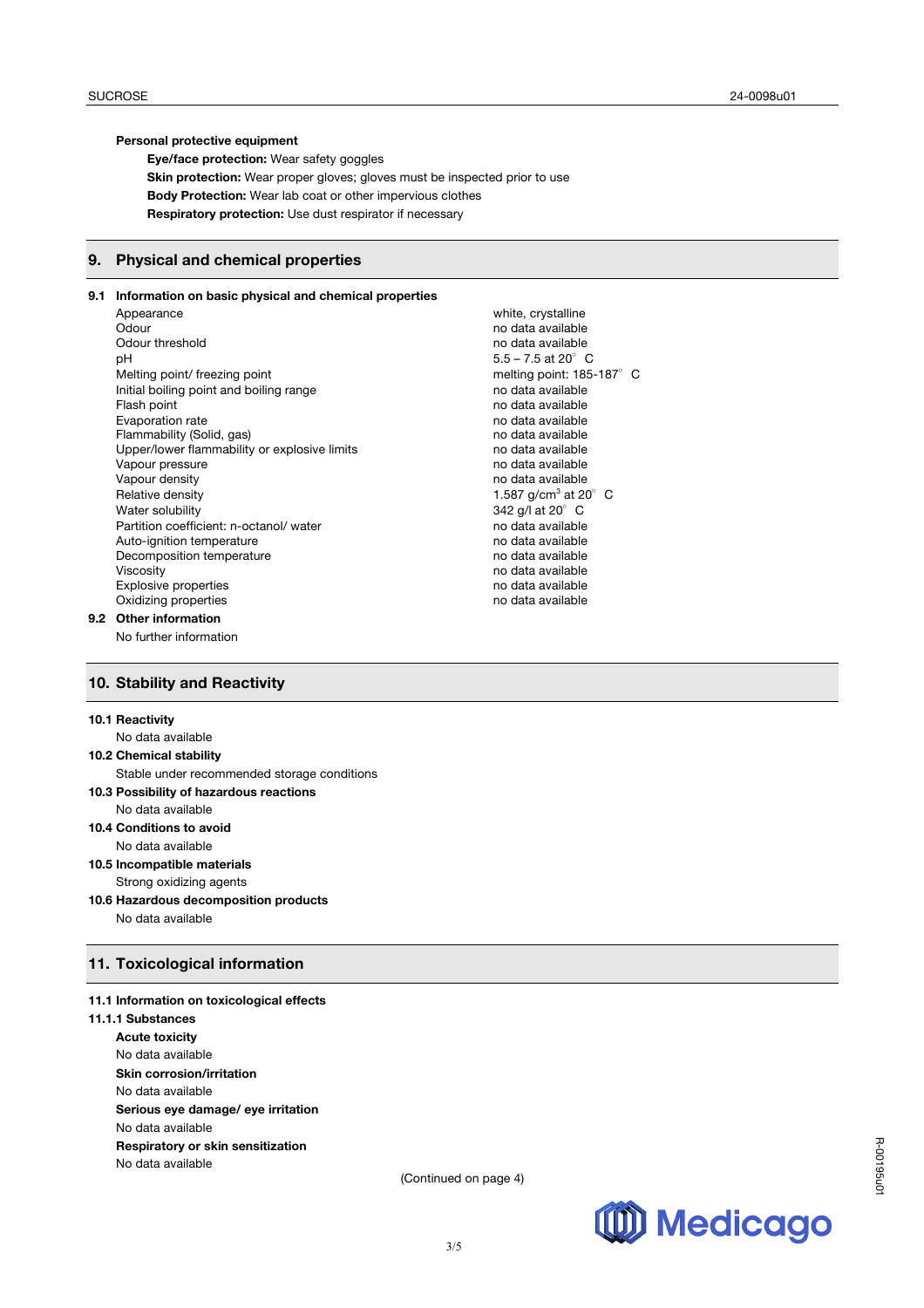**Germ cell mutagenicity** No data available **Carcinogenicity** No data available **Reproductive toxicity** No data available **Specific target organ toxicity – single exposure** No data available **Specific target organ toxicity – repeated exposure** No data available **Aspiration hazard** No data available **Potential health effects**  No data available

### **12. Ecological information**

# **12.1 Toxicity** No data available **12.2 Persistence and degradability** No data available

- **12.3 Bioaccumulative potential**
	- No data available
- **12.4 Mobility in soil** No data available

# **12.5 Results of PBT and vPvB assessment** No data available

**12.6 Other adverse effects**

No data available

# **13. Disposal considerations**

### **13.1 Waste treatment methods**

Waste must be disposed of in accordance with federal, state, and local environmental control regulations. Contaminated packaging: Dispose of as unused product.

# **14. Transport information**

| 14.1 UN-number                    |                                                                              |         |  |  |
|-----------------------------------|------------------------------------------------------------------------------|---------|--|--|
| ADR-RID: -                        | $IMDG: -$                                                                    | IATA: - |  |  |
| 14.2 UN proper shipping name      |                                                                              |         |  |  |
| ADR-RID:<br>IMDG:<br>IATA:        | Not dangerous goods<br>Not dangerous goods<br>Not dangerous goods            |         |  |  |
| 14.3 Transport hazard class(es)   |                                                                              |         |  |  |
| $ADR-RID: -$                      | $IMDG: -$                                                                    | IATA: - |  |  |
| 14.4 Packaging group              |                                                                              |         |  |  |
| $ADR-RID: -$                      | $IMDG: -$                                                                    | IATA: - |  |  |
| 14.5 Environmental hazards        |                                                                              |         |  |  |
| ADR-RID:                          | no                                                                           |         |  |  |
| IMDG, water pollutant:            | no                                                                           |         |  |  |
| IATA:                             | no                                                                           |         |  |  |
| 14.6 Special precautions for user |                                                                              |         |  |  |
| No data available                 |                                                                              |         |  |  |
| No data available                 | 14.7 Transport in bulk according to Annex II of MARPOL73/78 and the IBC Code |         |  |  |